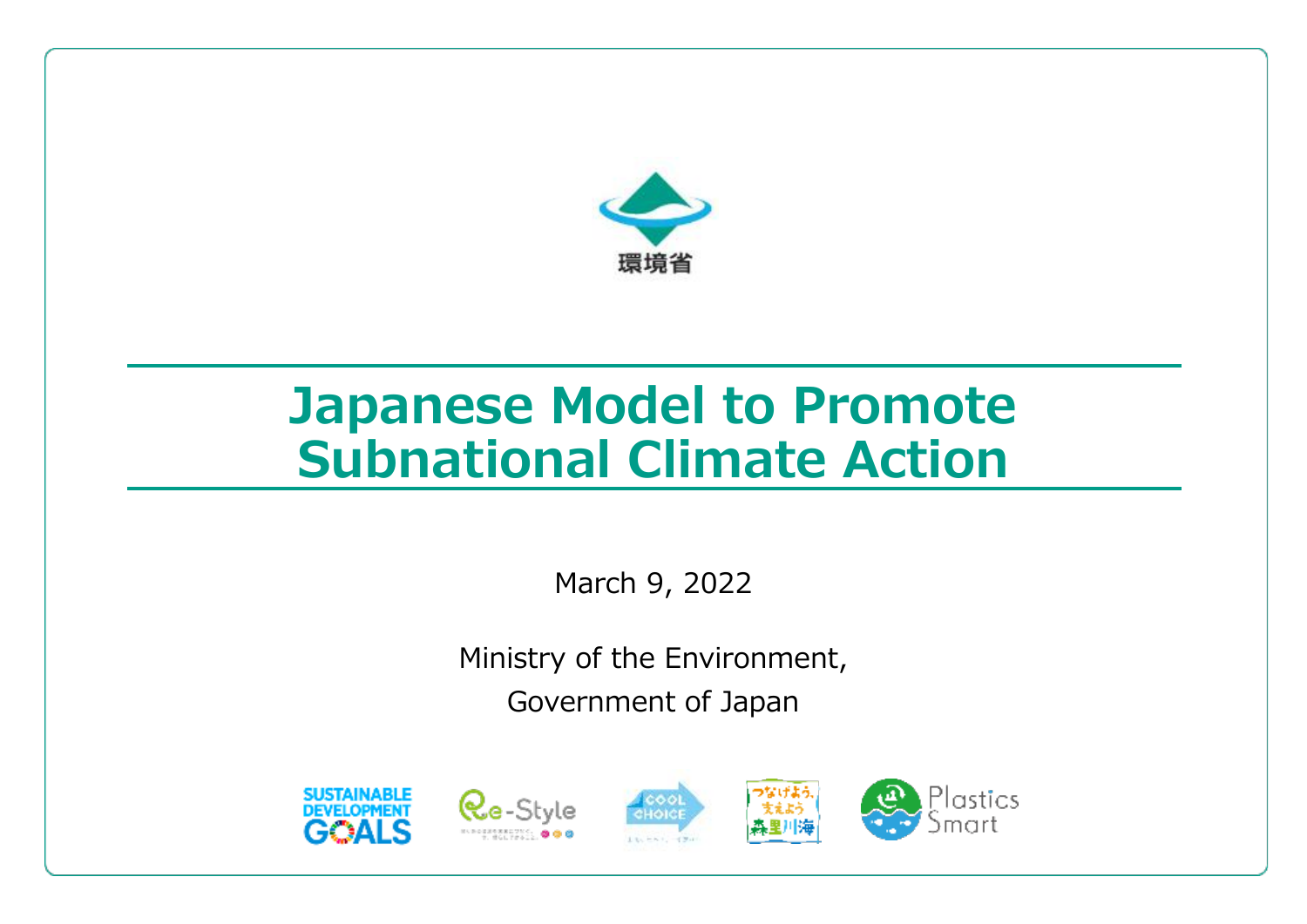# **Cooperation between national and local governments**

- 
- In Japan, the national government and local governments are working closely for achievement of the Zero Carbon City.

National government

### **【Role of the national government】**

- Setting goals and developing plans for the entire country
- Support local governments

Collaborate and develop a roadmap together



**598 local governments, covering 91% of Japan's population, have commited to zero carbon emissions by 2050 (as of March 9, 2022)**

**【Policies and actions of local governments】**

- **Full alignment with local rsources/circumstances**
	- (e.g. using local renewable energy resource)
- **Inclusion and linkage with citizens' daily life and activities**
- **Integrate various sectors** (Urban Labs)
- **Achievement of local SDGs** (Multi-benefit)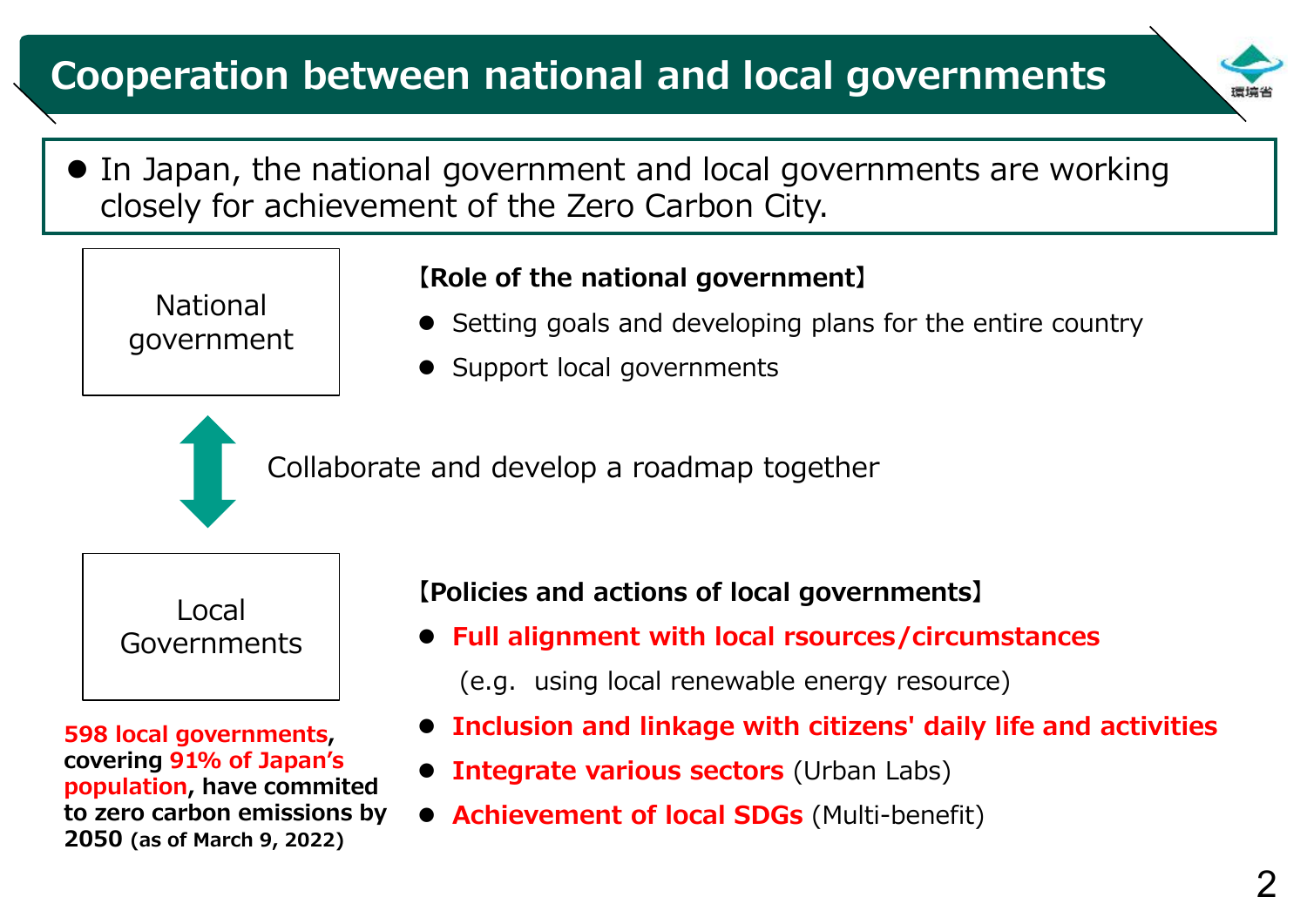# **Decarbonization roadmap for local governments**

 The Council for National and Local Decarbonization formulated a **decarbonization roadmap for local governments** in June, 2021.



#### **\* Policy Frameworks**

Implement in collaboration with policy programs such as the Green Food System Strategy, the Green Challenge for National Land Transport, and the Green Strategy for 2050 Carbon Neutrality.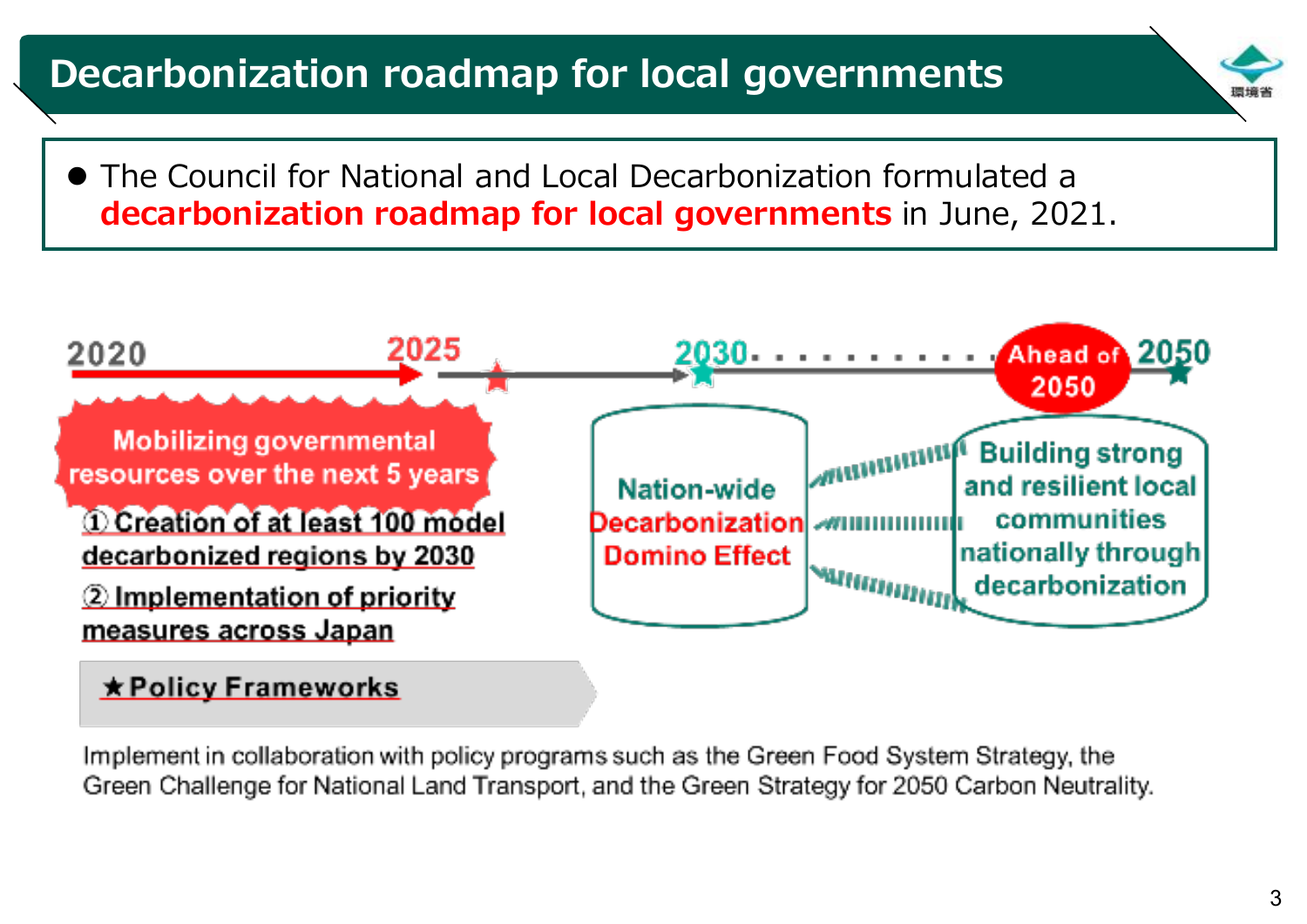# **Mechanism for proactive national support**

- 
- The national government provides technical and financial support for local governments.

#### **1. Human resources**

- Provide human resources with expertise in energy, finance and other sectors
- Improvement of knowledge and skills of local human resources through training

### **2.Technical Information**

- Strengthen database and communication platform for matching regional challenges with solutions using digital technologies, and tools for regional economic cycle analysis
- Share best practices and know-hows
- Provide manual for implementation plan to raise understanding

#### **3.Finance**

- Provide continuous and comprehensive support over several years to actively support local governments and businesses implementing decarbonization projects (FY2022). **Grant(20 billion yen)**: For local governments establishing decarbonization areas **Public-private fund (20 billion yen)**: For ambitious private decarbonization projects
- Subnational economic revitalization attracting ESG finance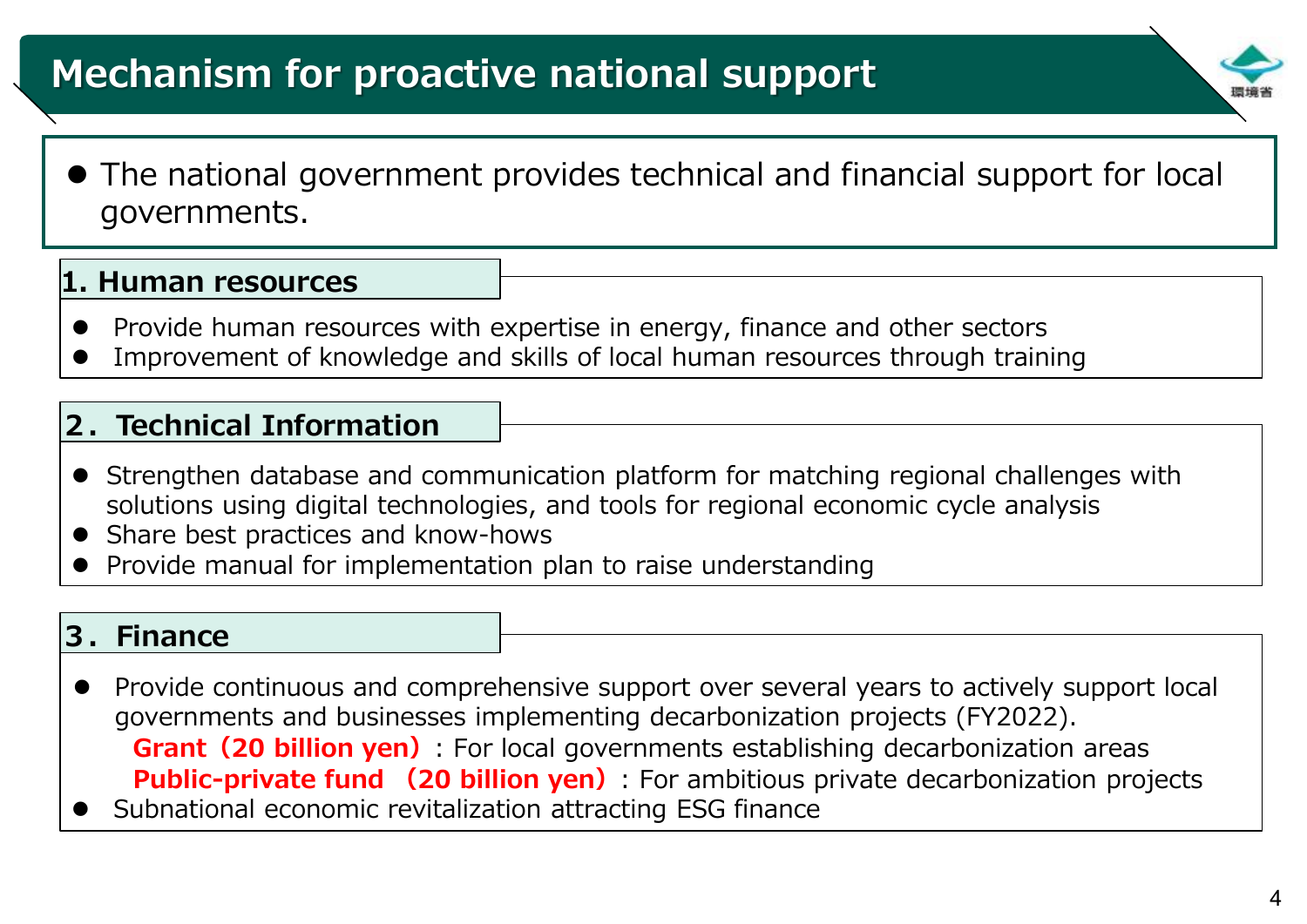# **City-to-City Collaboration Program**

- 
- MoEJ supports city-to-city collaboration between Japanese cities and overseas cities for enhanced exchange of knowledge and know-how.

# **<Cooperation activities>**

- **Conduct feasibility study on projects (e.g. renewable energy, energy saving)**
- **Provide institutional assistance (e.g. action plan, regulation, criteria)**
- **Train human resources**
- **Raise awareness**

## **<Expected outcomes>**

- **Deliver zero carbon commitment**
- **Deploy decarbonized infrastructure**
- **Develop action plan and regulations**

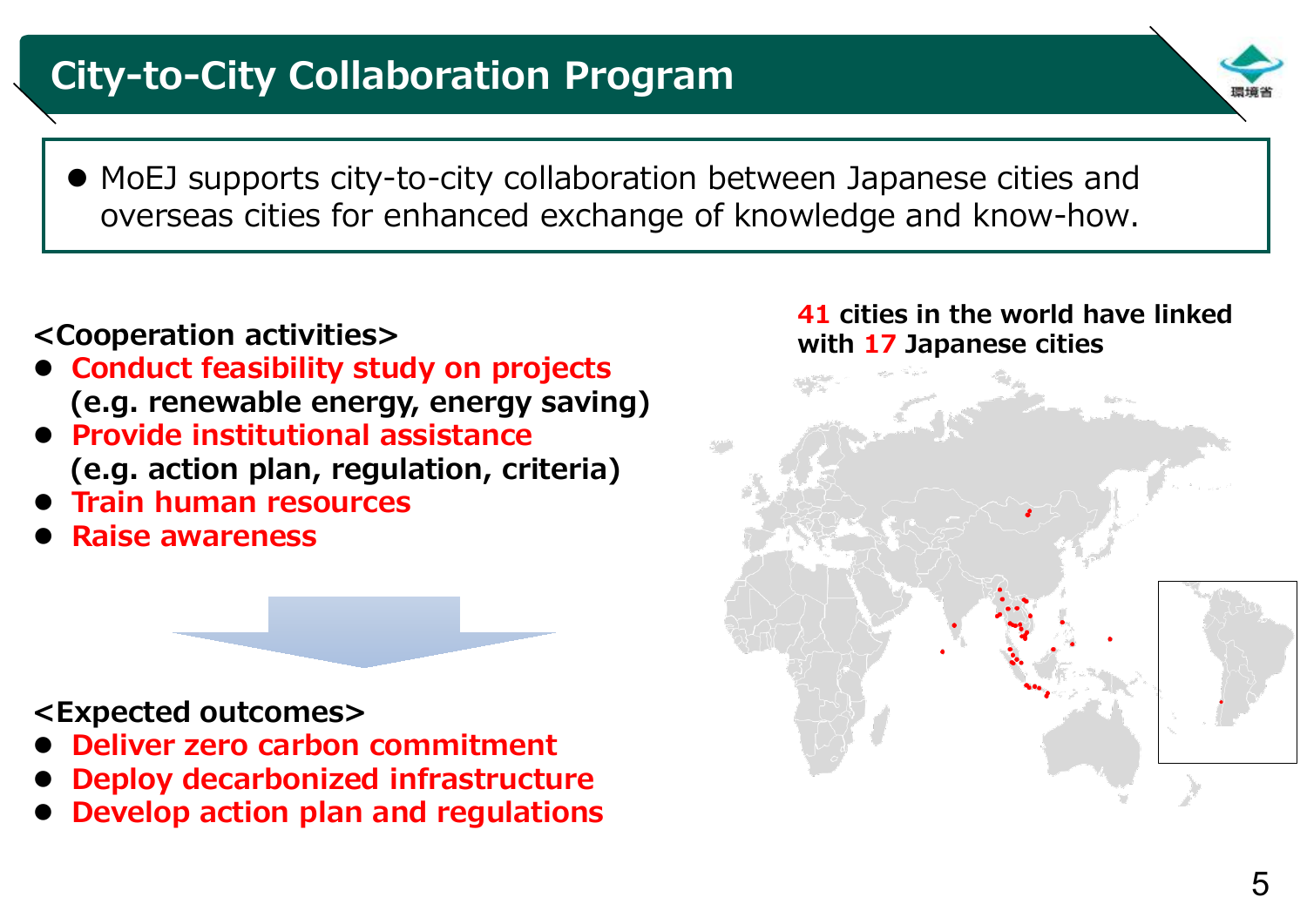

 Japan and the U.S. announced the launch of the "Japan-U.S. Global Subnational Zero Carbon Promotion Initiative" at a side event at the COP26 Japan Pavilion.

#### **1.Objective**

**To share a variety of best practices of subnational efforts on decarbonization and adaptation at different levels,** and to encourage subnational governments to develop their own capacities through international cooperation

#### **2.Member**

Ministry of the Environment, Japan (MoEJ) Office of Special Presidential Envoy for Climate, United States of America

### **3.Activities**

- **1. Sharing knowledge**
- Convene the **"Zero Carbon Cities International Forum"**

### **2. Supporting actions**

 Seek to **support making and implementing subnational policies on decarbonization and adaptation in a third country** for accelerating cross-border "Decarbonization Domino Effect" cases.

#### **COP26 Side event @Japan Pavilion on 10 Nov. 2021**



YAMAGUCHI Tsuyoshi, Minister of MOEJ (Left) Michael S. Regan, the Administrator of US EPA (Right)